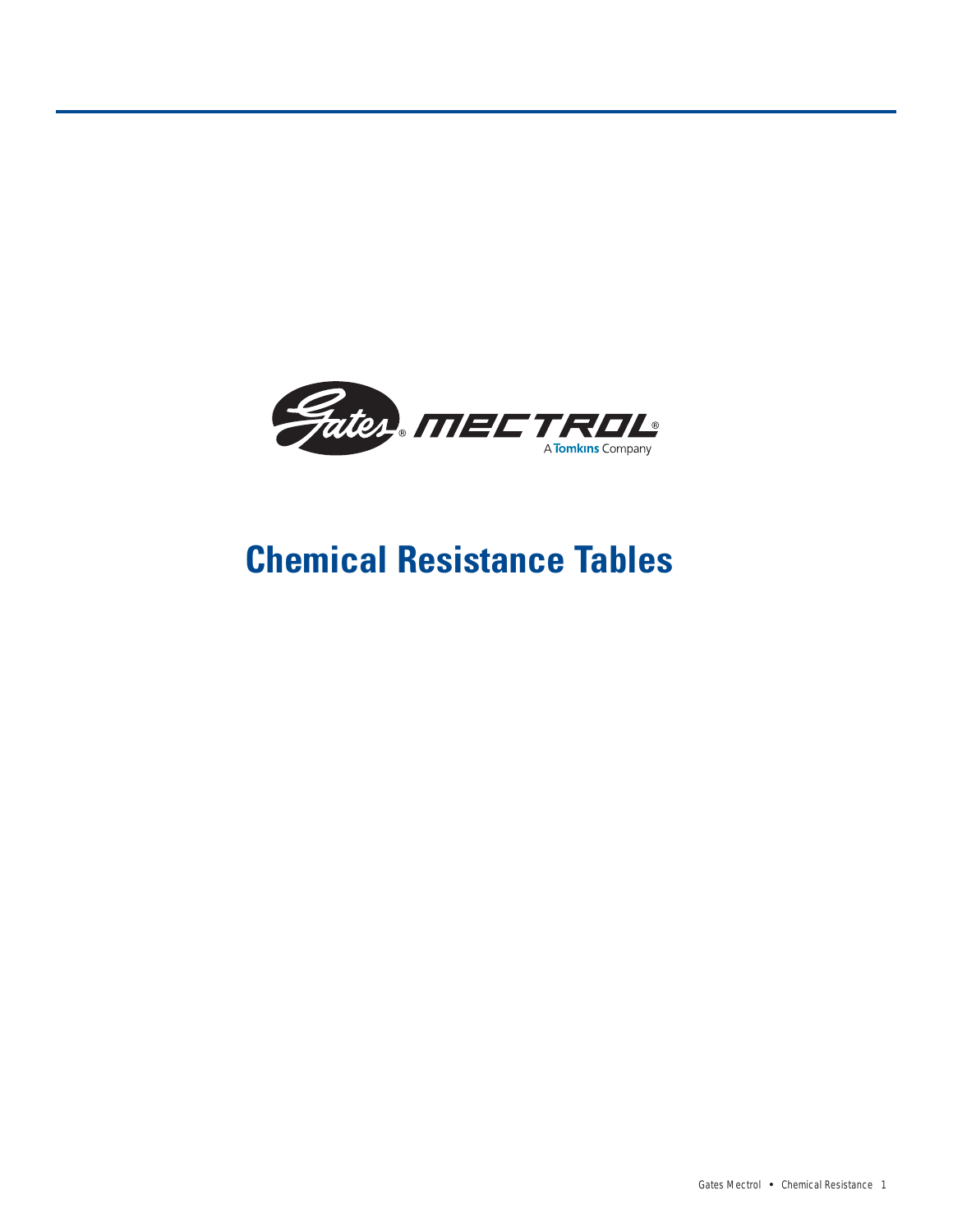| <b>Chemical</b><br><b>Name</b> | <b>Butyl</b><br><b>Rubber</b> | <b>Cloroprene</b><br>(Neoprene) | <b>Chloro-</b><br>sulfonated<br><b>Polyethylene</b><br>(Hypalon) | <b>Fluorocarbon</b><br>A<br>(Viton) | <b>Natural</b><br><b>Rubber</b> | <b>Nitrile</b><br>(Buna N) | Poly-<br>urethane | <b>Silicone</b> |
|--------------------------------|-------------------------------|---------------------------------|------------------------------------------------------------------|-------------------------------------|---------------------------------|----------------------------|-------------------|-----------------|
| Acetic Acid, 30%               | 2                             | 1                               | 1                                                                | 3                                   | $\overline{2}$                  | $\overline{2}$             | 4                 | 1               |
| Acetic Acid, Hot               | $\overline{4}$                | $\overline{2}$                  | $\overline{5}$                                                   | $\overline{5}$                      | $\overline{4}$                  | 5                          | $\overline{4}$    | $\overline{4}$  |
| Acetone                        | 1                             | 4                               | $\overline{2}$                                                   | 4                                   | 3                               | 4                          | 4                 | 3               |
| <b>Acetyl Chloride</b>         | $\overline{4}$                | $\overline{4}$                  | $\overline{4}$                                                   | $\mathbf{1}$                        | $\overline{4}$                  | $\overline{4}$             | $\overline{4}$    | 3               |
| Acrylic Acid                   | 5                             | 5                               | 5                                                                | 4                                   | 5                               | $\overline{2}$             | 5                 | 5               |
| Alkyl Acetone                  | 1                             | 1                               | 5                                                                | $\mathbf{1}$                        | 1                               | $\sqrt{3}$                 | 4                 | $\overline{2}$  |
| Alkyl Alcohol                  | 4                             | 4                               | 5                                                                | 4                                   | $\overline{4}$                  | $\mathbf{1}$               | 1                 | $\overline{2}$  |
| Alkyl Benzene                  | 5                             | $\sqrt{4}$                      | 5                                                                | $\overline{2}$                      | 5                               | $\overline{4}$             | $\overline{4}$    | $\overline{4}$  |
| Alkyl Chloride                 | 4                             | 4                               | 5                                                                | $\overline{2}$                      | 4                               | $\overline{2}$             | 3                 | 5               |
| Aluminum Acetate               | $\overline{2}$                | $\overline{2}$                  | $\mathbf{1}$                                                     | $\overline{4}$                      | 1                               | $\overline{4}$             | $\overline{4}$    | $\overline{4}$  |
| Aluminum Ammonium Sulphate     | 5                             | $\overline{2}$                  | 5                                                                | $\overline{1}$                      | $\overline{2}$                  | $\overline{2}$             | 5                 | 5               |
| Aluminum Chloride              | $\mathbf{1}$                  | $\overline{2}$                  | $\mathbf{1}$                                                     | $\mathbf{1}$                        | 1                               | $\mathbf{1}$               | $\overline{2}$    | $\overline{2}$  |
| Aluminum Nitrate               | 1                             | $\overline{2}$                  | 1                                                                | $\overline{1}$                      | 1                               | $\mathbf{1}$               | 3                 | $\overline{2}$  |
| Ammonia, Anhydrous             | $\mathbf{1}$                  | $\mathbf{1}$                    | $\overline{2}$                                                   | $\overline{4}$                      | $\overline{4}$                  | $\overline{2}$             | $\overline{4}$    | $\overline{2}$  |
| Ammonia Gas, Cold              | 1                             | 1                               | 1                                                                | 4                                   | 1                               | 1                          | $\overline{2}$    | 1               |
| Ammonia Gas, Hot               | $\overline{4}$                | $\overline{4}$                  | $\overline{2}$                                                   | $\overline{4}$                      | 3                               | $\overline{2}$             | $\overline{4}$    | 1               |
| Ammonium Chloride              | 1                             | $\overline{2}$                  | 1                                                                | 1                                   | 1                               | 2                          | $\overline{2}$    | 3               |
| Ammonium Hydroxide             | $\mathbf{1}$                  | 3                               | $\mathbf{1}$                                                     | 3                                   | 3                               | $\overline{4}$             | $\overline{4}$    | 1               |
| Amyl Acetate                   | $\overline{2}$                | 4                               | $\overline{4}$                                                   | 4                                   | 5                               | 4                          | 4                 | 4               |
| Animal Fats (Lards)            | 3                             | 3                               | 3                                                                | $\mathbf{1}$                        | $\overline{5}$                  | $\mathbf{1}$               | 3                 | $\overline{2}$  |
| Animal Fats (oils)             | $\overline{2}$                | $\overline{2}$                  | 5                                                                | $\overline{1}$                      | 4                               | 1                          | 3                 | 5               |
| <b>Antifreeze Solutions</b>    | 3                             | 3                               | $\overline{2}$                                                   | $\overline{2}$                      | 1                               | $\mathbf{1}$               | $\overline{4}$    | 3               |
| Antimony Pentachloride         | 4                             | 4                               | 4                                                                | $\mathbf{1}$                        | $\overline{4}$                  | $\overline{2}$             | 4                 | 4               |
| Apple Acid                     | $\overline{4}$                | $\overline{2}$                  | $\overline{2}$                                                   | $\mathbf{1}$                        | 1                               | $\mathbf{1}$               | 5                 | $\overline{2}$  |
| Argon                          | $\overline{2}$                | 4                               | $\overline{4}$                                                   | 1                                   | 5                               | $\mathbf{1}$               | 1                 | $\overline{2}$  |
| Aromatic Alcohol               | 5                             | 3                               | 5                                                                | $\overline{1}$                      | 3                               | 3                          | 5                 | 5               |
| Aromatic Fuels                 | 4                             | 4                               | $\overline{4}$                                                   | $\mathbf{1}$                        | $\overline{4}$                  | $\overline{2}$             | 4                 | 4               |
| Aromatic Hydrocarbons          | $\overline{4}$                | $\overline{4}$                  | 5                                                                | $\mathbf{1}$                        | $\overline{4}$                  | $\overline{4}$             | 3                 | 3               |
| Aromatic Spirits               | 4                             | 5                               | 5                                                                | $\mathbf{1}$                        | $\overline{4}$                  | 3                          | 5                 | 5               |
| Aromatic Vinegar               | 1                             | $\overline{2}$                  | 5                                                                | 1                                   | 1                               | $\sqrt{3}$                 | $\overline{2}$    |                 |
| Arsenic Chloride               | 4                             | 1                               | 5                                                                | 4                                   | 4                               | 3                          | 5                 | 5               |
| Ascorbic Acid                  | 5                             | $\sqrt{5}$                      | $\overline{5}$                                                   | $\mathbf{1}$                        | 5                               | $\sqrt{5}$                 | 5                 | 5               |
| Automotive Brake Fluid         | $\overline{2}$                | $\overline{2}$                  | $\overline{2}$                                                   | 4                                   | $\overline{2}$                  | 3                          | 4                 | 3               |
| <b>Baking Soda</b>             | $\mathbf{1}$                  | $\mathbf{1}$                    | 5                                                                | $\mathbf{1}$                        | $\mathbf{1}$                    | $\mathbf{1}$               | $\mathbf{1}$      | 1               |
| Barium Fluoride                | 3                             | $\overline{2}$                  | 3                                                                | 3                                   | $\overline{4}$                  | 1                          | 1                 | 4               |
| <b>Barium Nitrate</b>          | $\overline{2}$                | $\mathbf{1}$                    | $\overline{2}$                                                   | $\mathbf{1}$                        | $\overline{4}$                  | $\mathbf{1}$               | $\mathbf{2}$      | $\overline{2}$  |
| Benzene                        | 4                             | 4                               | $\overline{4}$                                                   | $\overline{2}$                      | 4                               | 4                          | 4                 | 4               |
| <b>Benzilic Acid</b>           | 5                             | 5                               | $\overline{5}$                                                   | $\overline{5}$                      | 5                               | $\overline{5}$             | 5                 | 5               |
| Benzol                         | 4                             | 4                               | 4                                                                | $\mathbf{2}$                        | 4                               | 4                          | 4                 | 4               |
| <b>Bleach Solutions</b>        | $\overline{2}$                | $\sqrt{4}$                      | $\mathbf{1}$                                                     | $\overline{5}$                      | $\overline{4}$                  | $\overline{4}$             | 4                 | $\overline{2}$  |
| Blood                          | 5                             | 1                               | 5                                                                | $\overline{2}$                      | 5                               | 3                          | 2                 | 2               |
| <b>Borax</b>                   | $\mathbf{1}$                  | 5                               | $\mathbf{1}$                                                     | $\mathbf{1}$                        | 5                               | $\mathbf{2}$               | $\mathbf{1}$      | $\overline{2}$  |
| <b>Boric Acid</b>              | $\mathbf{1}$                  | $\overline{2}$                  | $\mathbf{1}$                                                     | $\mathbf{1}$                        | $\mathbf{1}$                    | $\mathbf{1}$               | $\mathbf{1}$      | 1               |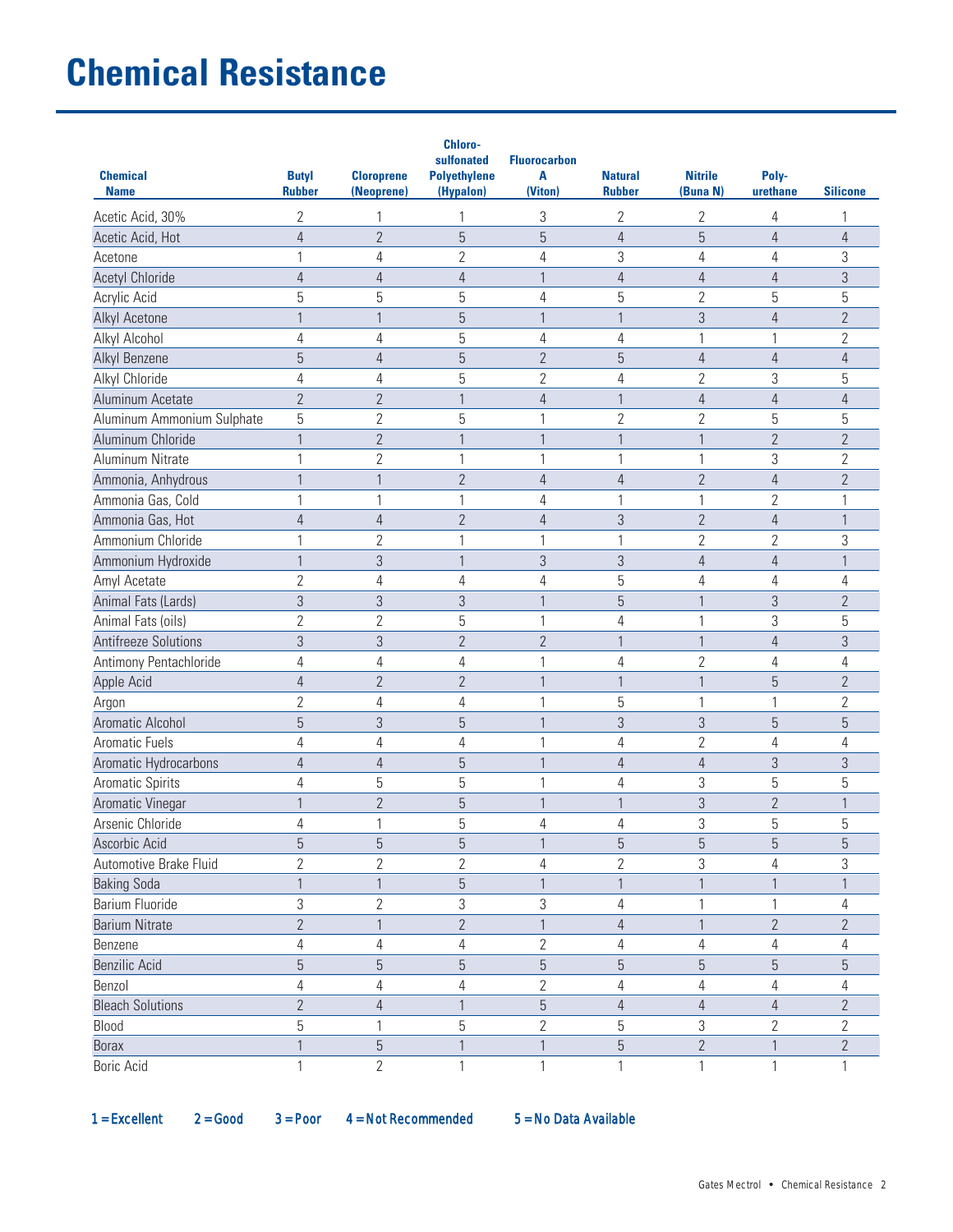| <b>Chemical</b><br><b>Name</b> | <b>Butyl</b><br><b>Rubber</b> | <b>Cloroprene</b><br>(Neoprene) | <b>Chloro-</b><br>sulfonated<br><b>Polyethylene</b><br>(Hypalon) | <b>Fluorocarbon</b><br>A<br>(Viton) | <b>Natural</b><br><b>Rubber</b> | <b>Nitrile</b><br>(Buna N) | Poly-<br>urethane | <b>Silicone</b> |
|--------------------------------|-------------------------------|---------------------------------|------------------------------------------------------------------|-------------------------------------|---------------------------------|----------------------------|-------------------|-----------------|
| <b>Butadiene</b>               | 4                             | 4                               | 3                                                                | 3                                   | 4                               | 4                          | 4                 | 4               |
| <b>Butanol (Butyl Alcohol)</b> | $\overline{2}$                | $\overline{2}$                  | $\mathbf{1}$                                                     | 5                                   | 1                               | $\mathbf{1}$               | 5                 | $\overline{2}$  |
| <b>Butter Animal Fat</b>       | 3                             | 3                               | $\overline{2}$                                                   | 5                                   | 4                               | 1                          | 3                 | 2               |
| <b>Butyl Acetate</b>           | $\overline{2}$                | $\overline{4}$                  | 5                                                                | $\overline{4}$                      | $\overline{4}$                  | $\overline{4}$             | $\overline{4}$    | 4               |
| <b>Butyric Acid</b>            | $\overline{2}$                | 4                               | 3                                                                | 3                                   | 4                               | 4                          | 4                 | 4               |
| Calcium Carbonate              |                               |                                 |                                                                  | 1                                   |                                 | 1                          | 4                 | 4               |
| Calcium Nitrate                | $\mathbf{1}$                  | 1                               | 1                                                                | 1                                   | 1                               | 1                          | 1                 | 2               |
| Calcium Phosphate              | $\mathbf{1}$                  | $\overline{2}$                  | 1                                                                | 1                                   | 1                               | $\mathbf{1}$               | $\mathbf{1}$      | 1               |
| Calcium Sulfate                | $\mathbf{1}$                  | 4                               | 1                                                                | $\overline{2}$                      | 3                               | 1                          | $\sqrt{2}$        | 5               |
| Camphor                        | 5                             | 5                               | 5                                                                | $\overline{2}$                      | 5                               | $\mathbf{1}$               | 5                 | 5               |
| Cane Sugar Liquors             | $\mathbf{1}$                  | $\overline{2}$                  | 5                                                                | 1                                   | 1                               | 1                          | 4                 |                 |
| <b>Carbon Fluorides</b>        | 5                             | $\overline{5}$                  | $\overline{5}$                                                   | 5                                   | 5                               | 5                          | $\overline{5}$    | 5               |
| Carbon Monoxide                | $\mathbf{1}$                  | 4                               | 1                                                                | 1                                   | 3                               | 1                          | 1                 |                 |
| <b>Carbonated Beverages</b>    | $\overline{5}$                | $\mathbf{1}$                    | 5                                                                | 1                                   | 5                               | $\mathbf{1}$               | $\overline{2}$    | 3               |
| Carbonic Acid                  | $\mathbf{1}$                  | 4                               | 1                                                                | 1                                   | 1                               | $\overline{2}$             | 1                 | 1               |
| Castor Oil                     | $\overline{2}$                | $\mathbf{1}$                    | $\mathbf{1}$                                                     | $\mathbf{1}$                        | 1                               | $\mathbf{1}$               | $\mathbf{1}$      | 1               |
| Catsup                         | 5                             | $\overline{2}$                  | 5                                                                | 1                                   |                                 | 1                          | 4                 | 5               |
| Caustic Lime                   | 1                             | $\overline{2}$                  |                                                                  | 1                                   |                                 |                            | $\overline{5}$    |                 |
| Cement, Portland               | 5                             | 5                               | 5                                                                | 1                                   | 5                               | 1                          | 5                 | 5               |
| <b>Chloric Acid</b>            | 5                             | 5                               | 5                                                                | 5                                   | 5                               | 5                          | 5                 | 5               |
| Chlorine (Wet)                 | 5                             | $\overline{4}$                  | 5                                                                | 1                                   | 5                               | 5                          | 4                 | 4               |
| <b>Chlorine Water</b>          | $\overline{4}$                | $\overline{4}$                  | 5                                                                | $\mathbf{1}$                        | $\overline{4}$                  | 3                          | $\overline{4}$    | $\overline{4}$  |
| Chloroethane                   | 5                             | 4                               | 5                                                                | 1                                   | 5                               | 1                          | 3                 | 5               |
| Chloroform                     | $\overline{4}$                | $\overline{4}$                  | 4                                                                | $\overline{2}$                      | $\overline{4}$                  | 4                          | $\overline{4}$    | 4               |
| Cholesterol                    | 5                             | 5                               | 5                                                                | 5                                   | 5                               | 5                          | 5                 | 5               |
| Chromic Acid                   | 3                             | $\overline{4}$                  | 5                                                                | 1                                   | $\overline{4}$                  | $\overline{4}$             | 4                 | 3               |
| Citric Acid                    | $\mathbf{1}$                  | 1                               | 1                                                                | $\mathbf{1}$                        | 1                               | 1                          | $\mathbf 1$       |                 |
| Clorine (Dry)                  | 5                             | $\overline{4}$                  | 5                                                                | $\mathbf{1}$                        | 5                               | 5                          | $\overline{4}$    | 4               |
| Clorox                         | 5                             | 5                               | 5                                                                | 1                                   | 5                               | $\overline{2}$             | 5                 | 2               |
| Coconut Oil                    | $\overline{2}$                | $\overline{4}$                  | 3                                                                | 1                                   | 4                               | 1                          | 3                 |                 |
| Copper Sulfate                 | 1                             | $\overline{2}$                  | 1                                                                | 1                                   | $\overline{2}$                  | 1                          | 4                 | 1               |
| Cottonseed Oil                 | $\mathfrak{Z}$                | $\sqrt{3}$                      | $\mathbf{2}$                                                     | 1                                   | $\overline{4}$                  | 1                          | 1                 | 1               |
| Creosote (Coal Tar)            | $\overline{4}$                | $\overline{2}$                  | 4                                                                | $\mathbf{1}$                        | $\overline{4}$                  | 1                          | 3                 | 4               |
| <b>Degreasing Fluid</b>        | $\sqrt{3}$                    | $\overline{5}$                  | $\overline{4}$                                                   | $\overline{5}$                      | $\overline{4}$                  | $\sqrt{4}$                 | $\mathbf{1}$      | 5               |
| Developing Fluids              | $\mathbf{2}$                  | $\overline{2}$                  |                                                                  | 1                                   |                                 | 1                          | 5                 | 2               |
| Dichloroethane                 | $\overline{4}$                | $\overline{4}$                  | 5                                                                | 1                                   | 4                               | $\mathbf{2}$               | 3                 | 5               |
| Dichloroethylene               | $\sqrt{3}$                    | $\sqrt{4}$                      | 4                                                                | 1                                   | 4                               | $\sqrt{4}$                 | 3                 | 5               |
| Diesel Oil                     | $\overline{4}$                | $\sqrt{4}$                      | 3                                                                | 1                                   | $\overline{4}$                  | $\mathbf{1}$               | $\mathfrak{Z}$    | 4               |
| Dimethyl Acetemide             | 5                             | $\sqrt{5}$                      | 5                                                                | 4                                   | 5                               | 5                          | 5                 | 5               |
| Dimethyl Formamide (DMF)       | $\sqrt{2}$                    | $\overline{4}$                  | $\overline{4}$                                                   | $\overline{4}$                      | $\overline{4}$                  | $\mathfrak{Z}$             | $\overline{4}$    | 3               |
| Dry Cleaning Fluids            | $\overline{4}$                | $\overline{4}$                  | 4                                                                | 1                                   | 4                               | 3                          | $\overline{4}$    | 4               |
| DTE Light Oil                  | $\overline{4}$                | $\overline{2}$                  | 4                                                                | $\mathbf{1}$                        | $\overline{4}$                  |                            | $\mathbf{2}$      | 3               |
| <b>Epoxy Resins</b>            | $\mathbf{1}$                  | $\mathbf{1}$                    | 5                                                                | $\sqrt{4}$                          | 5                               | 5                          | $\overline{5}$    | 5               |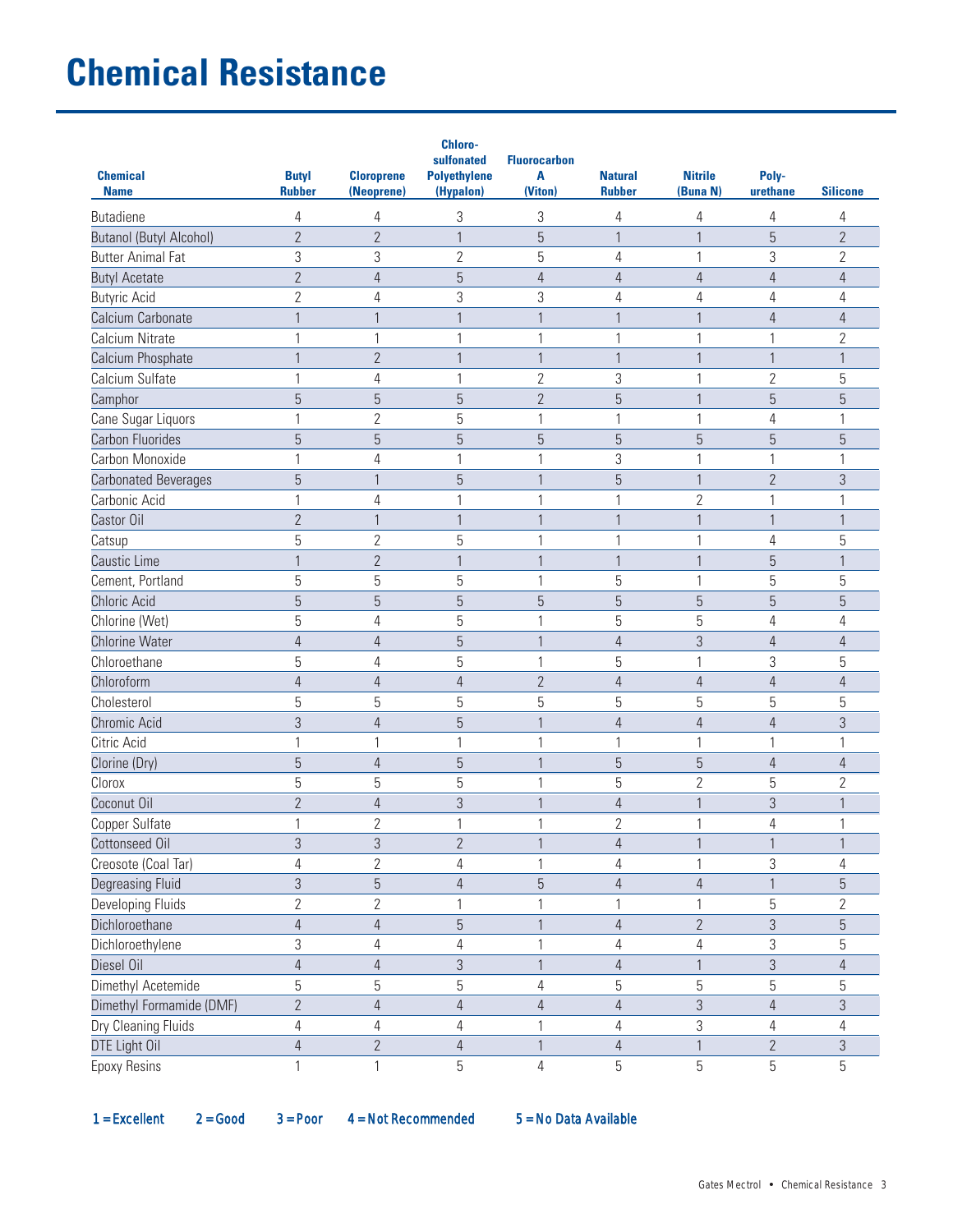| <b>Chemical</b><br><b>Name</b>   | <b>Butyl</b><br><b>Rubber</b> | <b>Cloroprene</b><br>(Neoprene) | Chloro-<br>sulfonated<br><b>Polyethylene</b><br>(Hypalon) | <b>Fluorocarbon</b><br>A<br>(Viton) | <b>Natural</b><br><b>Rubber</b> | <b>Nitrile</b><br>(Buna N) | Poly-<br>urethane | <b>Silicone</b> |
|----------------------------------|-------------------------------|---------------------------------|-----------------------------------------------------------|-------------------------------------|---------------------------------|----------------------------|-------------------|-----------------|
| Ethanol                          | 1                             | $\overline{2}$                  | 1                                                         | 5                                   | 1                               | 1                          | 5                 | $\overline{2}$  |
| Ethyl Butyl Ketone               | $\overline{2}$                | 5                               | 5                                                         | $\overline{5}$                      | 4                               | $\overline{4}$             | 5                 | 5               |
| Ethyl Hexyl Alcohol              | 1                             | 1                               | 1                                                         | $\mathbf{1}$                        | 1                               | 1                          | 4                 | $\overline{2}$  |
| <b>Ethylene Alcohol</b>          | $\mathbf{1}$                  | $\mathbf{1}$                    | $\mathbf{1}$                                              | $\mathbf{1}$                        | 1                               | $\mathbf{1}$               | $\overline{2}$    | $\mathbf{1}$    |
| Ethylene Chloride                | 4                             | 4                               | 4                                                         | $\overline{2}$                      | 4                               | 4                          | 4                 | 4               |
| Ferric Sulfate                   | $\mathbf{1}$                  | $\overline{2}$                  | 1                                                         | 1                                   | 1                               | $\mathbf{1}$               | $\overline{2}$    | 3               |
| Fertilizer Salts, Aqueous        | 5                             | 1                               | 5                                                         | $\mathbf{1}$                        | 5                               | $\mathbf{1}$               | 5                 | 5               |
| Fish Oil                         | $\overline{4}$                | $\overline{2}$                  | 5                                                         | $\mathbf{1}$                        | 4                               | $\mathbf{1}$               | $\overline{2}$    | $\mathbf{1}$    |
| Fluorine                         | 4                             | 4                               | 5                                                         | $\overline{2}$                      | 4                               | 4                          | 4                 | 4               |
| Fluorine, Gas                    | $\overline{4}$                | $\overline{4}$                  | $\overline{4}$                                            | $\mathbf{1}$                        | 4                               | $\overline{4}$             | $\overline{4}$    | $\overline{4}$  |
| Fluorine, Liquid                 | 5                             | 5                               | 5                                                         | $\overline{2}$                      | 5                               | 4                          | 5                 | 5               |
| Freon 11                         | $\overline{4}$                | 4                               | 1                                                         | $\overline{2}$                      | $\overline{4}$                  | $\overline{2}$             | 5                 | 4               |
| Freon 112                        | $\overline{4}$                | $\overline{2}$                  | $\overline{2}$                                            | $\overline{2}$                      | 4                               | $\overline{2}$             | $\overline{2}$    | 4               |
| Freon 13                         | $\mathbf{1}$                  | $\mathbf{1}$                    | $\mathbf{1}$                                              | $\mathbf{1}$                        | 5                               | $\mathbf{1}$               | 3                 | $\overline{4}$  |
| Gallic Acid                      | $\overline{2}$                | $\sqrt{2}$                      | $\overline{2}$                                            | $\mathbf{1}$                        | 1                               | $\overline{2}$             | 4                 | 5               |
| <b>Gasoline Premium Unleaded</b> | $\overline{4}$                | 3                               | 3                                                         | $\mathbf{1}$                        | 4                               | $\overline{2}$             | $\overline{2}$    | $\overline{4}$  |
| Gelatin                          | 1                             | $\overline{2}$                  | 1                                                         | $\mathbf{1}$                        | 1                               | 1                          | 4                 | 1               |
| Glue                             |                               |                                 |                                                           | $\overline{1}$                      | $\overline{2}$                  | $\mathbf{1}$               | 1                 |                 |
| Glycerol (Glycerin)              | $\mathbf{1}$                  | 1                               | 1                                                         | $\mathbf{1}$                        | 1                               | $\mathbf{1}$               | 4                 | 1               |
| Glycol Ethyl Ether               | $\mathbf{1}$                  | 4                               | 5                                                         | $\overline{4}$                      | 4                               | $\overline{2}$             | 5                 | 5               |
| Glycols                          | 1                             | $\overline{2}$                  | 1                                                         | $\mathbf{1}$                        | 1                               | 1                          | 5                 | 1               |
| <b>Grain Alcohol</b>             | $\mathbf{1}$                  | $\mathbf{1}$                    | $\mathbf{1}$                                              | $\overline{2}$                      | 1                               | $\mathbf{1}$               | $\overline{4}$    | $\mathbf{1}$    |
| Honey                            | 5                             | 1                               | 5                                                         | $\overline{1}$                      | 5                               | 1                          | 3                 | 5               |
| Hydrofluoric Acid (Anhydrous)    | 5                             | 5                               | 5                                                         | $\overline{1}$                      | 5                               | $\overline{4}$             | 5                 | $\overline{4}$  |
| Hydrogen                         | $\mathbf{1}$                  | 1                               | 1                                                         | $\mathbf{1}$                        | $\overline{2}$                  | $\mathbf{1}$               | $\overline{2}$    | 3               |
| Hydrogen Peroxide                | $\overline{5}$                | 4                               | $\overline{2}$                                            | 5                                   | 4                               | $\overline{4}$             | 5                 | 3               |
| lodine                           | $\overline{2}$                | 4                               | $\overline{2}$                                            | $\mathbf{1}$                        | 4                               | $\overline{2}$             | 4                 | 3               |
| <b>Isobutyl Alcohol</b>          | $\mathbf{1}$                  | $\mathbf{1}$                    | $\mathbf{1}$                                              | $\mathbf{1}$                        | $\mathbf{1}$                    | $\overline{2}$             | $\overline{4}$    | $\mathbf{1}$    |
| Isopropanol                      | 1                             | 3                               | 1                                                         | 5                                   | 1                               | 1                          | 4                 | 1               |
| Lactic Acid, Cold                |                               | 1                               |                                                           |                                     | 1                               | $\mathbf{1}$               | 4                 | 1               |
| Lard(Animal Fat)                 | 3                             | $\overline{2}$                  | 4                                                         | $\mathbf{1}$                        | 4                               | 1                          | 1                 | $\overline{2}$  |
| Lubricating Oils, Diester        | $\overline{4}$                | 3                               | 4                                                         | $\overline{2}$                      | 4                               | $\overline{2}$             | $\overline{4}$    | 4               |
| Lubricating Oils, Petroleum      | 4                             | $\overline{2}$                  | $\overline{2}$                                            | $\mathbf{1}$                        | 4                               | $\mathbf{1}$               | $\overline{2}$    | 4               |
| Magnesium Acetate                | $\mathbf{1}$                  | $\sqrt{4}$                      | $\mathbf{1}$                                              | $\overline{4}$                      | $\overline{4}$                  | $\overline{4}$             | $\overline{4}$    | 4               |
| <b>Magnesium Salts</b>           | 1                             | 1                               | 1                                                         |                                     | 1                               | 1                          | 1                 | 1               |
| Maleic Acid                      | $\overline{2}$                | 4                               | 4                                                         | $\mathbf 1$                         | $\overline{4}$                  | 3                          | 5                 | 4               |
| Mercuric Sulfate                 | $\overline{2}$                | $\overline{2}$                  | $\overline{2}$                                            | $\overline{2}$                      | 2                               | 1                          | 5                 | $\overline{2}$  |
| Mercury                          | $\mathbf{1}$                  | $\mathbf{1}$                    | $\mathbf{1}$                                              | $\mathbf{1}$                        | $\mathbf{1}$                    | $\mathbf{1}$               | $\mathbf{1}$      | $\mathbf{1}$    |
| Methane                          | 4                             | $\overline{2}$                  | $\overline{2}$                                            | $\mathbf{1}$                        | 3                               | 1                          | 3                 | 4               |
| Methanol (Methyl Alcohol)        | $\mathbf{1}$                  | $\sqrt{4}$                      | $\mathbf{1}$                                              | $\overline{4}$                      | $\mathbf{1}$                    | $\mathbf{1}$               | $\overline{4}$    | $\mathbf{1}$    |
| Methyl Butyl Ketone              | 1                             | 4                               | 4                                                         | 4                                   | $\overline{4}$                  | 4                          | 4                 | 4               |
| Methyl Chloride                  | $\overline{4}$                | 4                               | 4                                                         | $\mathbf{2}$                        | $\overline{4}$                  | 4                          | 4                 | 4               |
| Methyl Ethyl Ketone (MEK)        | $\mathbf{1}$                  | 4                               | $\overline{4}$                                            | 4                                   | $\overline{4}$                  | 4                          | $\overline{4}$    | $\overline{4}$  |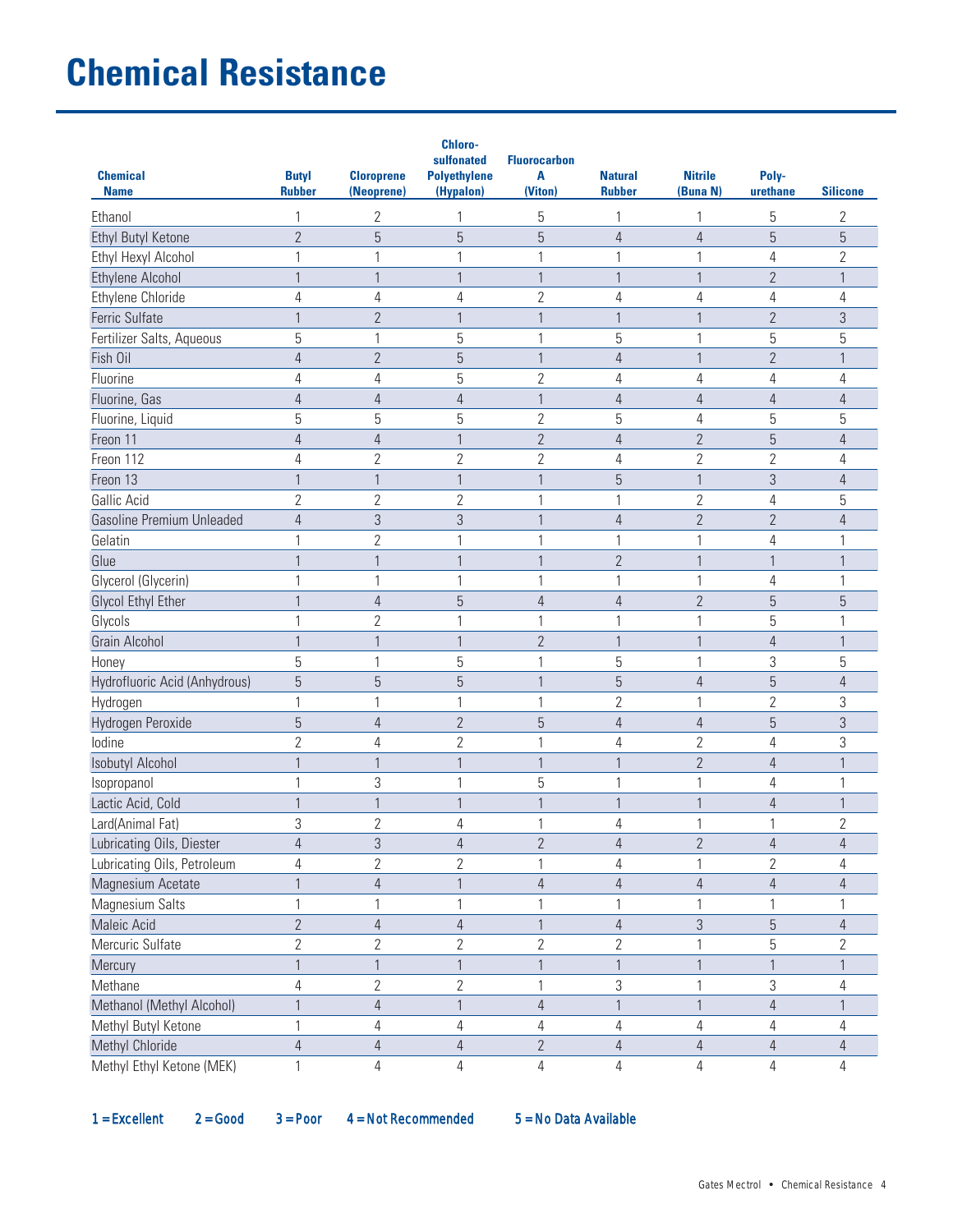| <b>Chemical</b><br><b>Name</b> | <b>Butyl</b><br><b>Rubber</b> | <b>Cloroprene</b><br>(Neoprene) | <b>Chloro-</b><br>sulfonated<br><b>Polyethylene</b><br>(Hypalon) | <b>Fluorocarbon</b><br>A<br>(Viton) | <b>Natural</b><br><b>Rubber</b> | <b>Nitrile</b><br>(Buna N) | Poly-<br>urethane | <b>Silicone</b> |
|--------------------------------|-------------------------------|---------------------------------|------------------------------------------------------------------|-------------------------------------|---------------------------------|----------------------------|-------------------|-----------------|
| Nicotine                       | 5                             | $\sqrt{3}$                      | 5                                                                | $\overline{2}$                      | 5                               | 5                          | $\overline{2}$    | 5               |
| Nitrogen                       | 1                             | $\overline{2}$                  | $\mathbf{1}$                                                     | $\mathbf{1}$                        | $\mathbf{1}$                    | $\overline{1}$             | $\mathbf{1}$      | 1               |
| Nitrous Acid                   | 5                             | 5                               | 5                                                                | $\overline{5}$                      | 3                               | $\overline{4}$             | 5                 | 5               |
| Nitrous Oxide                  | 1                             | 5                               | $\mathbf{1}$                                                     | 3                                   | $\mathbf{1}$                    | $\mathbf{1}$               | $\overline{2}$    | $\mathbf{1}$    |
| Olefins                        | 5                             | 5                               | 5                                                                | 1                                   | 5                               | 5                          | 5                 | 5               |
| Oleic Acid                     | $\overline{4}$                | $\overline{4}$                  | $\overline{2}$                                                   | $\overline{2}$                      | $\overline{4}$                  | $\mathbf{1}$               | $\overline{2}$    | 4               |
| Ozone                          | $\overline{2}$                | 4                               | 1                                                                | 1                                   | $\overline{4}$                  | 4                          | $\mathbf{1}$      | 1               |
| Peanut Oil                     | $\mathfrak{Z}$                | $\overline{4}$                  | $\overline{2}$                                                   | $\mathbf{1}$                        | $\overline{4}$                  | $\mathbf{1}$               | $\overline{2}$    | 1               |
| Pectin (Liquor)                | 5                             | 3                               | 5                                                                | 5                                   | 5                               | 1                          | 1                 | 1               |
| Phosphoric Acid 20%            | $\overline{2}$                | $\mathfrak{Z}$                  | $\mathbf{1}$                                                     | $\mathbf{1}$                        | $\overline{2}$                  | $\overline{4}$             | 3                 | 3               |
| Pine Oil                       | 4                             | 4                               | 4                                                                | 1                                   | 4                               | $\overline{2}$             | 1                 | 4               |
| Polyethylene Glycol            | 1                             | $\overline{2}$                  | 1                                                                | $\mathbf{1}$                        |                                 | $\mathbf{1}$               | $\overline{5}$    | 5               |
| Potassium Acid Sulfate         | 1                             | $\mathbf{1}$                    | 5                                                                | 3                                   | $\mathbf{1}$                    | $\sqrt{3}$                 | $\overline{4}$    | $\overline{2}$  |
| Pyruvic Acid                   | 5                             | 5                               | 5                                                                | 5                                   | 5                               | 5                          | 5                 | 5               |
| Radiation                      | 4                             | 3                               | 3                                                                | 3                                   | 3                               | 3                          | 3                 | $\overline{2}$  |
| Salt Water                     | $\mathbf{1}$                  | $\overline{2}$                  | $\mathbf{1}$                                                     | $\mathbf{1}$                        | $\mathbf{1}$                    | $\mathbf{1}$               | $\overline{4}$    | $\mathbf{1}$    |
| Silicone Greases               | 1                             | 1                               | 1                                                                | 1                                   | 1                               | 1                          | 1                 | 3               |
| Silver Bromide                 | 5                             | 5                               | 5                                                                | 5                                   | 5                               | 5                          | $\overline{5}$    | 5               |
| <b>Silver Nitrate</b>          | 1                             | $\overline{2}$                  | 1                                                                | 1                                   | $\mathbf{1}$                    | $\overline{2}$             | 1                 | 1               |
| Soap Solutions                 | $\overline{2}$                | $\overline{2}$                  | 1                                                                | $\mathbf{1}$                        | $\overline{2}$                  | $\overline{1}$             | 3                 | 1               |
| Soda                           | 1                             | 1                               | 5                                                                | 1                                   | 1                               | $\mathbf{1}$               | 5                 | 1               |
| Soybean Oil                    | $\sqrt{3}$                    | $\overline{2}$                  | $\mathbf{1}$                                                     | $\mathbf{1}$                        | $\sqrt{4}$                      | $\mathbf{1}$               | $\overline{2}$    | 1               |
| Steam <300° F                  | $\overline{2}$                | 3                               | 4                                                                | $\overline{2}$                      | 5                               | 4                          | $\overline{4}$    | 3               |
| Sulfuric Acid, 40%             | $\overline{2}$                | 3                               | $\sqrt{3}$                                                       | $\mathbf{1}$                        | $\overline{4}$                  | $\mathfrak{Z}$             | 5                 | 4               |
| <b>Table Salt</b>              | 1                             | $\mathbf{1}$                    | 1                                                                | 1                                   | 1                               | 1                          | 1                 | 3               |
| <b>Tannic Acid</b>             | $\mathbf{1}$                  | $\overline{2}$                  | 1                                                                | $\mathbf{1}$                        | $\mathbf{1}$                    | $\mathbf{1}$               | $\mathbf{1}$      | $\overline{2}$  |
| Tetrahydrofuran (THF)          | $\mathbf{2}$                  | 4                               | 4                                                                | 4                                   | 4                               | 4                          | 3                 | 4               |
| <b>Titanic Acid</b>            | 5                             | 5                               | 5                                                                | 5                                   | 5                               | 5                          | 5                 | 5               |
| Toluene                        | 4                             | 4                               | 4                                                                | $\overline{2}$                      | 4                               | 4                          | 4                 | 4               |
| Toloul                         | 4                             | 4                               | $\overline{4}$                                                   | 5                                   | $\overline{4}$                  | $\overline{4}$             | 4                 | 4               |
| Trimethyl Amine (TMA)          | 5                             | 5                               | 5                                                                | $\overline{4}$                      | 5                               | 5                          | 5                 | 5               |
| Turpentine                     | $\overline{4}$                | $\overline{4}$                  | $\overline{4}$                                                   | $\overline{2}$                      | $\overline{4}$                  | $\mathbf{1}$               | 4                 | 4               |
| Uric Acid                      | 5                             | 5                               | 5                                                                | 5                                   | 5                               | 5                          | 5                 | 5               |
| Vegetable Oils                 | $\sqrt{3}$                    | $\mathbf{1}$                    | $\overline{2}$                                                   | $\mathbf{1}$                        | $\overline{4}$                  | $\mathbf{1}$               | $\mathbf{1}$      | $\mathbf{1}$    |
| Vinegar                        | 1                             | $\overline{2}$                  | 1                                                                | 1                                   | $\overline{2}$                  | $\mathbf{2}$               | $\overline{4}$    | 3               |
| Vinyl Acetate                  | 1                             | $\overline{4}$                  | $\mathfrak{S}$                                                   | $\overline{4}$                      | $\overline{4}$                  | $\overline{4}$             | 4                 | 4               |
| Vinyl Chloride                 | 4                             | $\sqrt{4}$                      | 5                                                                | $\overline{2}$                      | 4                               | $\overline{4}$             | 5                 | 5               |
| Water                          | $\mathbf{1}$                  | $\overline{2}$                  | $\mathbf{1}$                                                     | $\mathbf{1}$                        | $\mathbf{1}$                    | $\mathbf{1}$               | $\mathbf{1}$      | $\overline{2}$  |
| Wax                            | 4                             | $\mathbf{1}$                    | 1                                                                | 1                                   | 4                               | $\mathbf{1}$               | 1                 |                 |
| Xylene                         | $\overline{4}$                | $\overline{4}$                  | $\overline{4}$                                                   | $\overline{2}$                      | $\overline{4}$                  | $\overline{4}$             | $\overline{4}$    | $\overline{4}$  |
| Zinc Acetate                   | 1                             | $\mathbf{2}$                    | 1                                                                | $\overline{4}$                      | 1                               | $\sqrt{2}$                 | $\overline{4}$    | 4               |